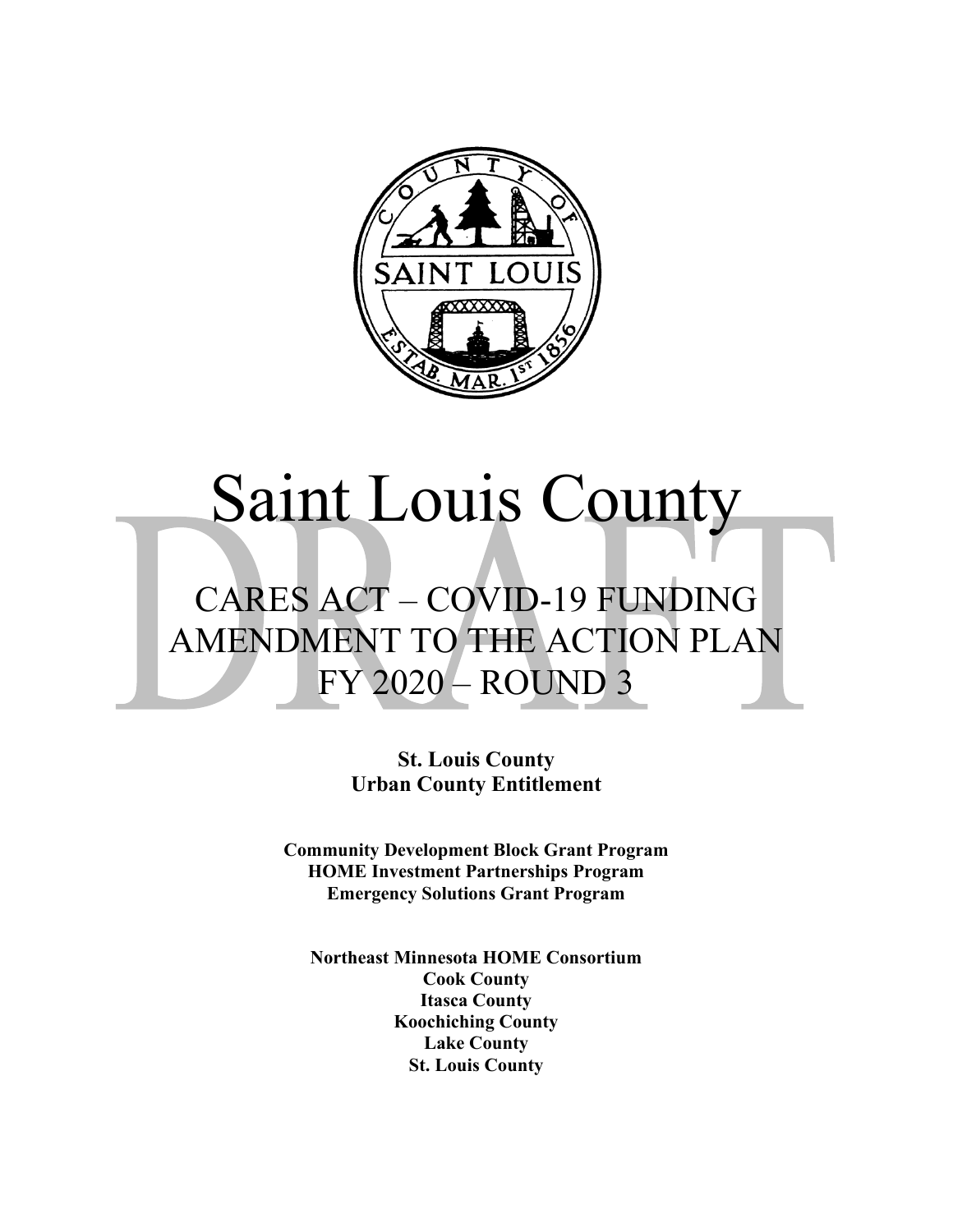

# **CARES ACT**

**Coronavirus Aid, Relief, and Economic Security (CARES) St. Louis County Public Participation Process Round 3**

Rev. 1.0 (5-2021)

St. Louis County received special allocations of funds from the U.S. Department of Housing and Urban Development (HUD) to address the COVID-19 pandemic. As an entitlement entity for Community Development Block Grant (CDBG) and Emergency Solutions Grant (ESG) funding, St. Louis County has been notified of two rounds of Coronavirus Aid, Relief, and Economic Security (CARES) Act funding awards totaling \$1,821,377 in CDBG-CV and \$1,527,412 in ESG-CV. The city of Duluth separately received CDBG-CV and ESG-CV funding.

Project eligibility for CDBG-CV and ESG-CV is the same as typical CDBG and ESG funding, but it must also assist with preventing, preparing for, and responding to COVID-19. The St. Louis County Board approved Round 1 funding recommendations for CDBG-CV and ESG-CV on July 28, 2020, for \$578,797 and approved Round 2 funding recommendations on June 02, 2021, for \$948,615.

CDBG-CV Round 3 applications exceeded the available funding of \$200,914. The CDBG Citizen Advisory Committee completed its application review and funding recommendation on April 20, 2022.

ESG-CV Round 3 applications exceeded the available budget of \$415,000. The Rural Housing Coalition, Advisory Committee for the ESG Program, completed its application review and funding recommendation on April 07, 2022.

A summary of the Round 3 project applications with the Advisory Committee final recommendations is attached. The Advisory Committee recommendations and any public comments will be presented to the St. Louis County Board of Commissioners for its review and action at a public hearing proposed for June 14, 2022.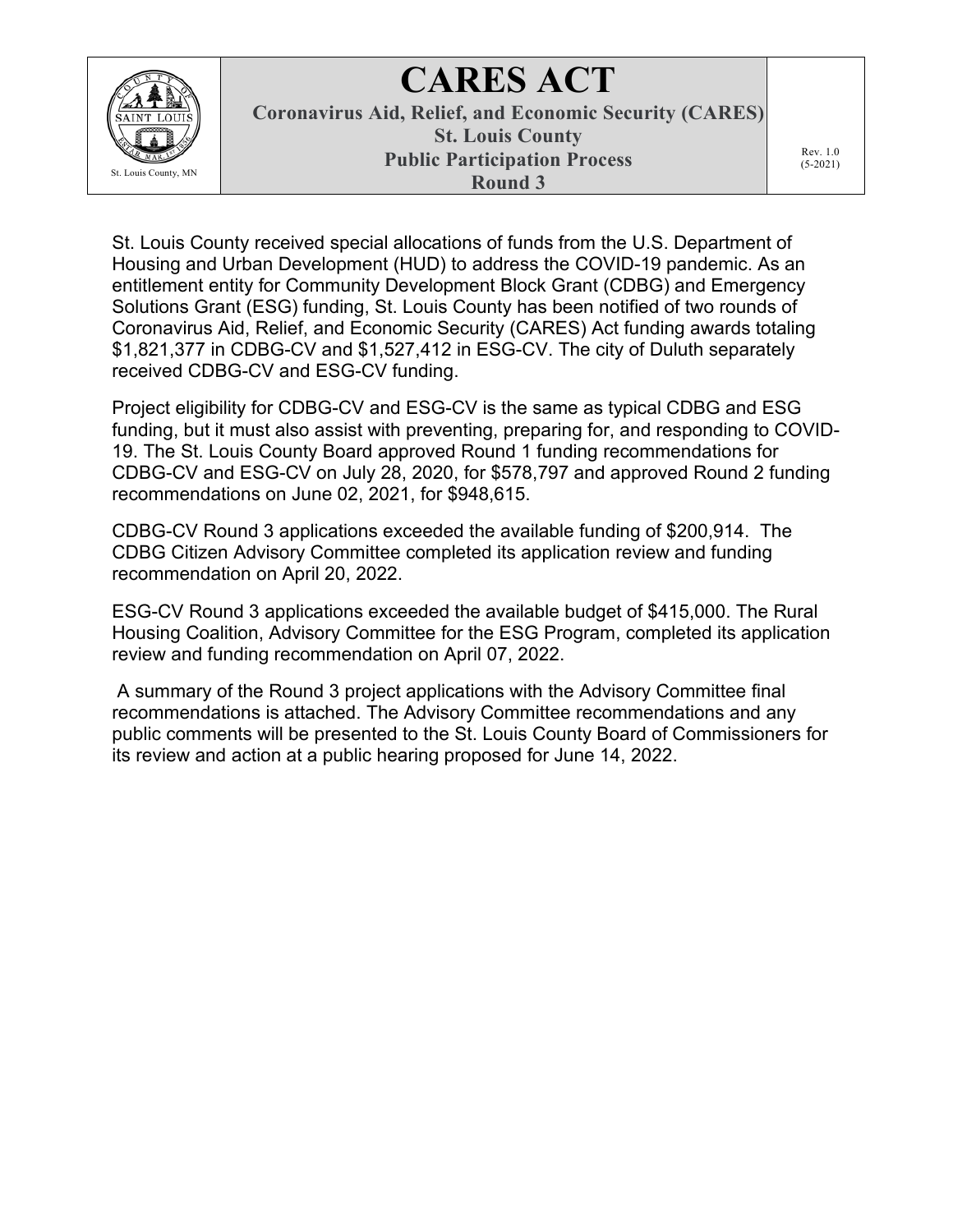## **FY 2020 CDBG-CV – Round 3 Project Descriptions and Advisory Committee Funding Recommendation**

| <b>HOUSING</b>                                                                                                                                                                                                                                                                                                                                                                                                                                                                                                                                                       | <b>Total Cost</b> | <b>CDBG-CV</b><br><b>Request</b> | <b>Advisory</b><br><b>Committee</b><br>Recommendation |
|----------------------------------------------------------------------------------------------------------------------------------------------------------------------------------------------------------------------------------------------------------------------------------------------------------------------------------------------------------------------------------------------------------------------------------------------------------------------------------------------------------------------------------------------------------------------|-------------------|----------------------------------|-------------------------------------------------------|
| <b>Access North: Ramp Project</b><br>Access North constructs and installs ramp modules throughout St. Louis County for persons with a physical disability<br>or mobility impairment. Before COVID-19, the majority of these activities were provided by volunteer work crews<br>from the Sentence to Service Program (STS) and the MN Dept. of Corrections. COVID-19 has caused discontinuation<br>of the STS Program and loss of these volunteers. Access North will use CDBG-CV funding to hire additional staff or<br>contractors to construct and install ramps. | 260,000           | 25,000                           | 25,000                                                |
| TOTAL (1)                                                                                                                                                                                                                                                                                                                                                                                                                                                                                                                                                            | 260,000           | 25,000                           | 25,000                                                |
| <b>COMMUNITY FACILITIES</b>                                                                                                                                                                                                                                                                                                                                                                                                                                                                                                                                          | <b>Total Cost</b> | <b>CDBG-CV</b><br><b>Request</b> | <b>Advisory</b><br><b>Committee</b><br>Recommendation |
| <b>City of Aurora: Community Center Rehabilitation</b><br>The Community-Senior Center is used as a COVID-19 vaccination and testing center. It has seen considerable use<br>during the pandemic and is in need of improvements including flooring, HVAC, windows, and interior wall<br>rehabilitation to maintain its health and safety for public use.                                                                                                                                                                                                              | 200,000           | 100,000                          | 45,134                                                |
| TOTAL (1)                                                                                                                                                                                                                                                                                                                                                                                                                                                                                                                                                            | 200,000           | 100,000                          | 45,134                                                |
| <b>PUBLIC SERVICE</b>                                                                                                                                                                                                                                                                                                                                                                                                                                                                                                                                                | <b>Total Cost</b> | <b>CDBG-CV</b><br><b>Request</b> | <b>Advisory</b><br><b>Committee</b><br>Recommendation |
| <b>AEOA: Food Relief</b><br>AEOA will use the funding to purchase fresh produce items that are boxed for distribution to households impacted by<br>the COVID-19 pandemic and for partial costs of delivery and administration of the program.                                                                                                                                                                                                                                                                                                                        | 118,830           | 82,514                           | 45,134                                                |
| <b>AEOA: Shelter Operations</b><br>Ongoing required health and safety procedures to prevent COVID 19 at the shelter have caused operational costs to<br>increase substantially. Funding will be used to purchase supplies for cleaning, sanitizing, and personal protective wear<br>to keep staff and residents safe.                                                                                                                                                                                                                                                | 12,000            | 12,000                           | 12,000                                                |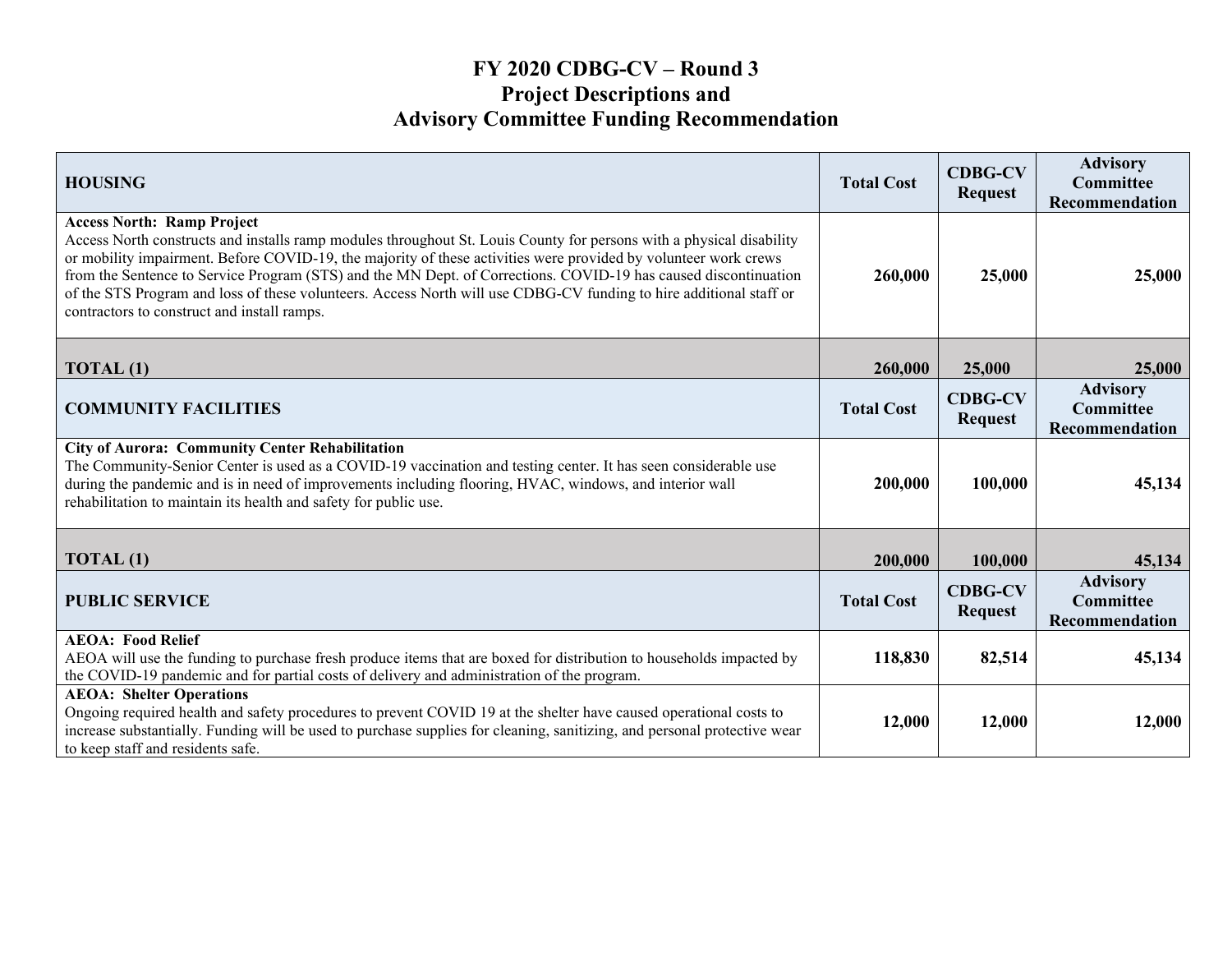| <b>PUBLIC SERVICE</b>                                                                                                                                                                                                                                                                                                                                                                                                                                                                                                                                                                                              | <b>Total Cost</b> | <b>CDBG-CV</b><br><b>Request</b> | <b>Advisory</b><br><b>Committee</b><br>Recommendation |
|--------------------------------------------------------------------------------------------------------------------------------------------------------------------------------------------------------------------------------------------------------------------------------------------------------------------------------------------------------------------------------------------------------------------------------------------------------------------------------------------------------------------------------------------------------------------------------------------------------------------|-------------------|----------------------------------|-------------------------------------------------------|
| <b>Project Care: Medical Care</b><br>Funding assistance for purchase of computer technology to aid tele-health and remote patient assistance. Project<br>Care has been offering phone consultation during COVID-19 spikes and for clients unable to travel. The Project<br>Care program provides healthcare access and outreach to people who are uninsured or under insured while<br>networking with other community-based organizations to facilitate continued treatment, screenings, and education.<br>Offices are located in Hibbing and Virginia.                                                            | 1,400             | 1,400                            | 1,400                                                 |
| Salvation Army-Hibbing: Food Shelf and Melting Pot Meals Program<br>The program provides one meal per day to homeless and low-income individuals and families in the Hibbing area<br>and operates a food shelf for families. Funds will support operating costs, food purchases and serving supplies<br>resulting from COVID-19 impacts. The meals program is experiencing increased usage and require use of "to-go"<br>serving materials to accommodate curb side pick-up and take out options.                                                                                                                  | 54,000            | 15,000                           | 15,000                                                |
| Salvation Army-Virginia: Virginia Supper Club COVID-19 Response<br>The Salvation Army Supper Club has reopened for sit down meals but also provides carry-out meals for persons<br>desiring to maintain social distancing. Meals served each day has grown from 80 to greater than 100. Funding will<br>be used to purchase additional food and carry-out supplies for meals.                                                                                                                                                                                                                                      | 10,000            | 10,000                           | 10,000                                                |
| United Way of NE MN: Buddy Backpacks Program<br>The Buddy Backpacks program provides a meal kit each Friday filled with nutritious, nonperishable, child-friendly<br>food items to food-insecure children who would otherwise suffer from hunger over the weekends. COVID-19 has<br>impacted the program through increased demand for services, reduced donations to the program, and rising costs for<br>food provided.                                                                                                                                                                                           | 300,675           | 50,000                           | 50,000                                                |
| United Way of NE MN: Smiles United Program<br>Smiles United is a preventive and restorative dental program that provides care for uninsured and underinsured<br>individuals of all ages. Services are normally provided through a mobile unit that travels to area schools. COVID-19<br>has prevented use of the mobile unit and increased demand for services because of job loss, reduced income, and<br>loss of insurance benefits to area residents. United Way will use CDBG-CV funding to provide services at its<br>Chisholm office location. Funding will be used for staffing, supplies, and space costs. | 53,000            | 30,000                           | 30,000                                                |
| TOTAL <sub>(7)</sub>                                                                                                                                                                                                                                                                                                                                                                                                                                                                                                                                                                                               | 549,905           | 200,914                          | 200,914                                               |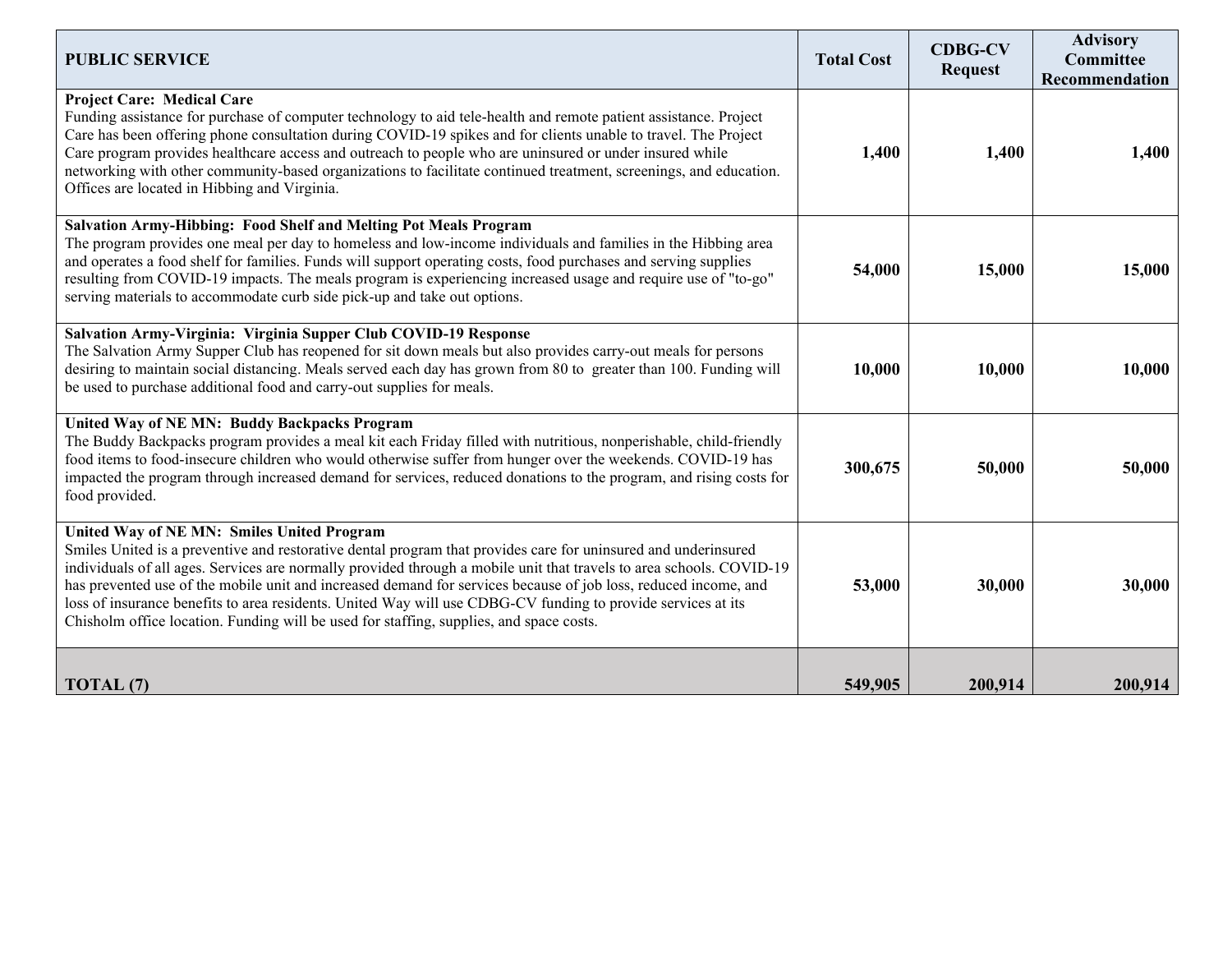| $FY$ 2020 CDBG-CV – Round 3<br><b>Advisory Committee Funding Recommendation</b> |                               |                            |                        |                               |
|---------------------------------------------------------------------------------|-------------------------------|----------------------------|------------------------|-------------------------------|
| <b>Category</b>                                                                 | <b>Number of Applications</b> | <b>Total Project Costs</b> | <b>CDBG-CV Request</b> | <b>Funding Recommendation</b> |
| Housing                                                                         |                               | \$260,000                  | \$25,000               | \$25,000                      |
| Economic Development                                                            | $\theta$                      |                            | $\mathbf{0}$           | $\overline{0}$                |
| <b>Community Facilities</b>                                                     |                               | \$200,000                  | \$100,000              | \$45,134                      |
| Public Service                                                                  |                               | \$549,905                  | \$200,914              | \$200,914                     |
| <b>Total</b>                                                                    | 9                             | \$1,009,905                | \$325,914              | \$271,048                     |

| FY 2020 CDBG-CV - Round 3                        |           |  |
|--------------------------------------------------|-----------|--|
| <b>Project Budget</b>                            |           |  |
| <b>CDBG-CV Set Aside from Previous</b><br>Rounds | \$121,048 |  |
| Less Administration                              | $-()$     |  |
| Reprogrammed CDBG-CV                             | \$150,000 |  |
| Round 3 Project Allocation                       | \$271,048 |  |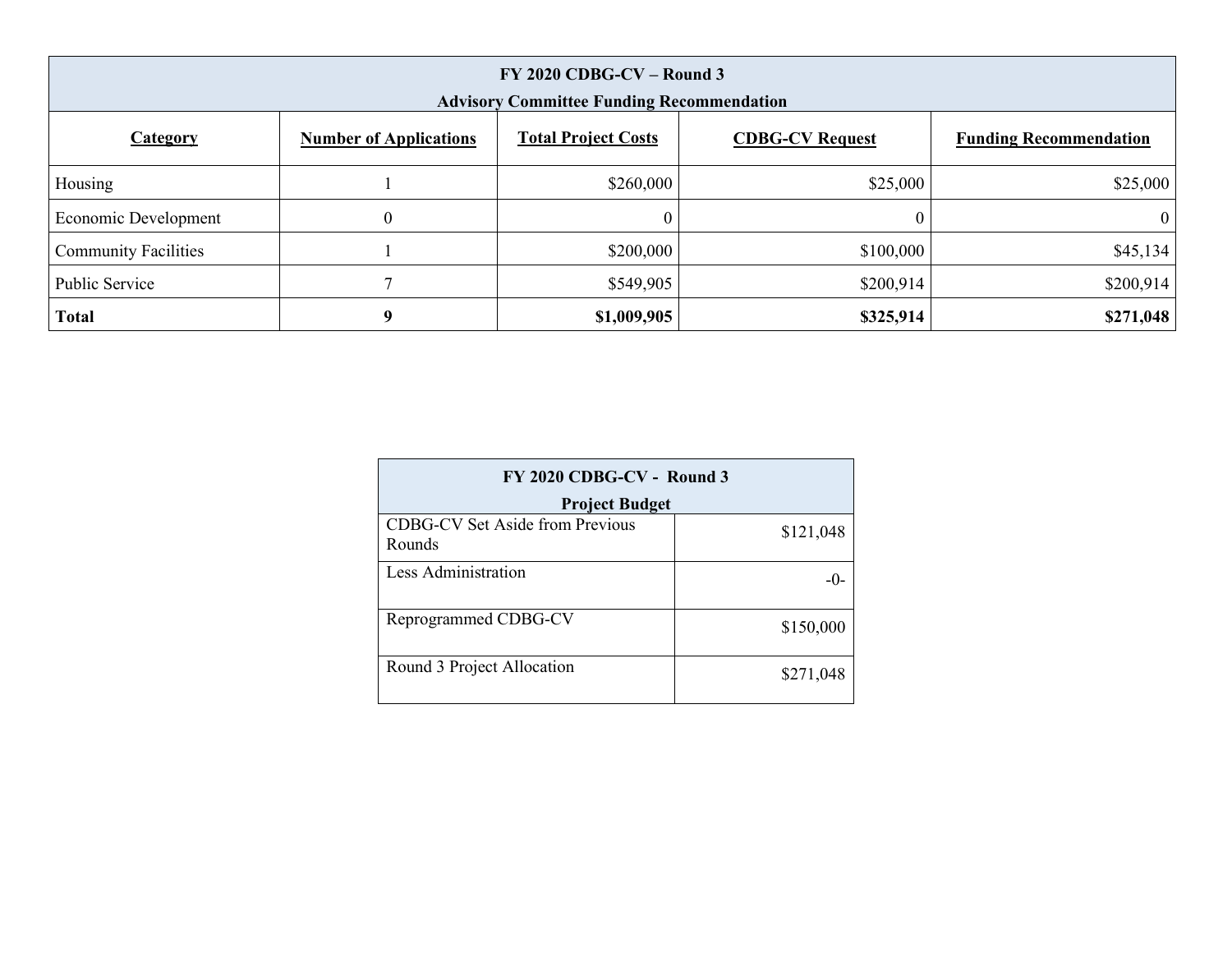# **FY 2020 ESG-CV – Round 3 Project Descriptions and Advisory Committee Funding Recommendation**

| <b>HOMELESSNESS</b>                                                                                                                                                                                                                                          |                               |                            | <b>Total Cost</b> | <b>ESG-CV</b><br><b>Request</b> | <b>Advisory</b><br><b>Committee</b><br><b>Recommendation</b> |                               |
|--------------------------------------------------------------------------------------------------------------------------------------------------------------------------------------------------------------------------------------------------------------|-------------------------------|----------------------------|-------------------|---------------------------------|--------------------------------------------------------------|-------------------------------|
| <b>AEOA: Emergency Shelter Rehabilitation</b>                                                                                                                                                                                                                |                               |                            |                   |                                 |                                                              |                               |
| Rental of five additional shelter units and supportive services to assist homeless clients. These units provide ability<br>to quarantine persons impacted by COVID-19.                                                                                       |                               |                            |                   |                                 |                                                              |                               |
|                                                                                                                                                                                                                                                              |                               |                            |                   | 140,000                         | 140,000                                                      | 140,000                       |
| Range Transitional Housing: Emergency Shelter Units Rehabilitation<br>ESG Funds for rehabilitation of two existing emergency shelter units owned by RTH and creation of an additional<br>unit through rehabilitation of space at the RTH office in Virginia. |                               |                            |                   |                                 |                                                              |                               |
|                                                                                                                                                                                                                                                              |                               |                            |                   | 415,000                         | 415,000                                                      | 275,000                       |
| $FY$ 2020 ESG-CV – Round 3<br><b>Advisory Committee Funding Recommendation</b>                                                                                                                                                                               |                               |                            |                   |                                 |                                                              |                               |
| <b>Category</b>                                                                                                                                                                                                                                              | <b>Number of Applications</b> | <b>Total Project Costs</b> |                   | <b>ESG-CV Funds Requested</b>   |                                                              | <b>Funding Recommendation</b> |
| <b>ESG-CV Homelessness</b>                                                                                                                                                                                                                                   | $\overline{2}$                | \$555,000                  |                   | \$555,000                       |                                                              | \$415,000                     |

| FY 2020 ESG-CV - Round 3              |           |  |
|---------------------------------------|-----------|--|
| <b>Project Budget</b>                 |           |  |
| ESG-CV Set Aside from Previous Rounds |           |  |
| Less Administration                   | -0-       |  |
| Reprogrammed ESG-CV                   | \$415,000 |  |
| Round 3 Project Allocation            | \$415,000 |  |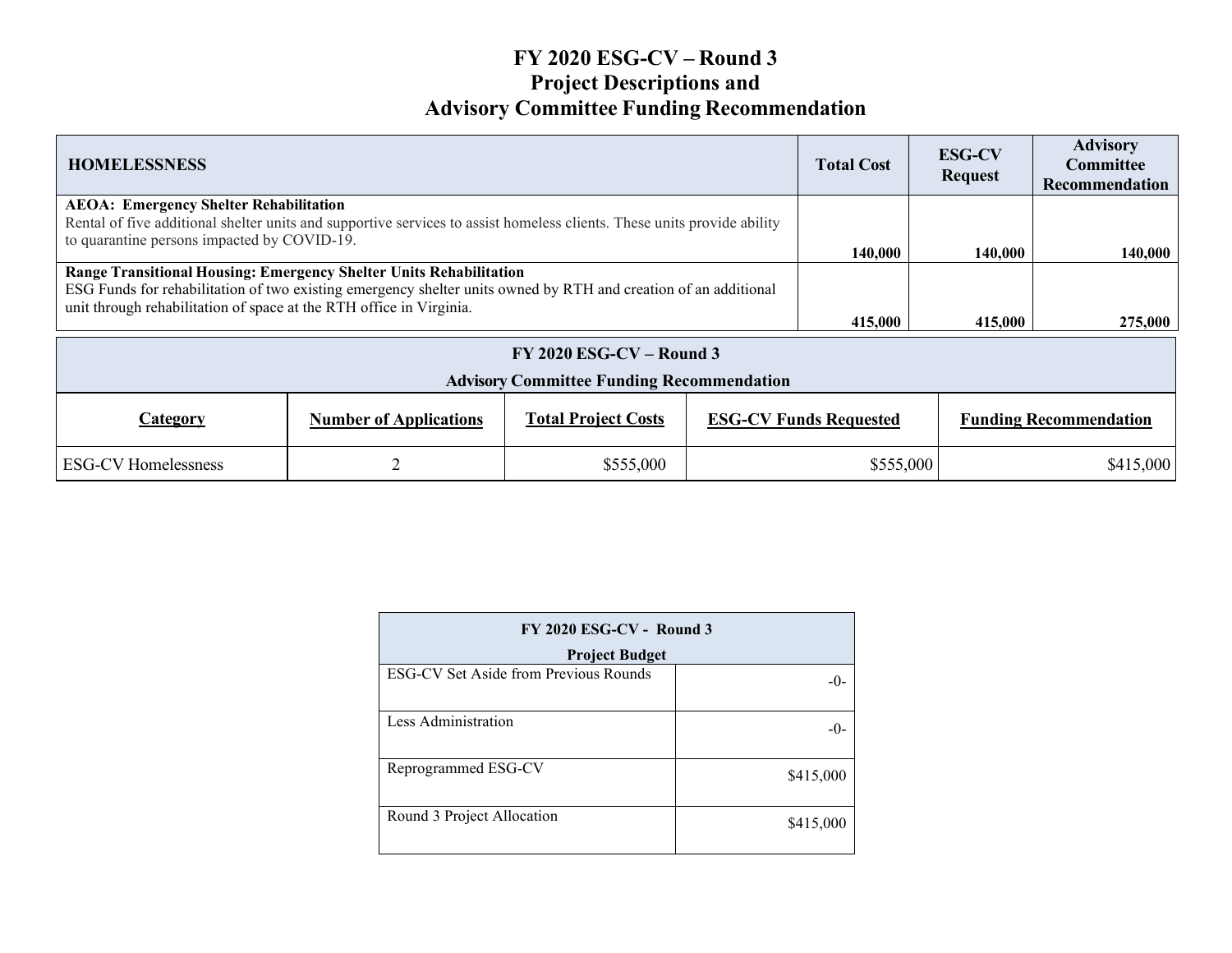| <b>St. Louis County Table 3</b>                                                                                                                                                                                                                                                                                                                                                                                                                                                                                                                          |                                                                  |  |                                        |
|----------------------------------------------------------------------------------------------------------------------------------------------------------------------------------------------------------------------------------------------------------------------------------------------------------------------------------------------------------------------------------------------------------------------------------------------------------------------------------------------------------------------------------------------------------|------------------------------------------------------------------|--|----------------------------------------|
| <b>Consolidated Plan Listing of Projects</b><br>Applicant's Name: Access North Center for Independent Living of Northeastern Minnesota                                                                                                                                                                                                                                                                                                                                                                                                                   |                                                                  |  |                                        |
| <b>Priority Need</b><br>$\sqrt{\phantom{a}}$ Housing                                                                                                                                                                                                                                                                                                                                                                                                                                                                                                     | Economic Development                                             |  | Public Service<br>Physical Improvement |
| <b>Project Title</b>                                                                                                                                                                                                                                                                                                                                                                                                                                                                                                                                     | Ramp Project                                                     |  |                                        |
| <b>Project Description:</b><br>Access North constructs and installs ramp modules throughout St. Louis County for persons with a physical disability or mobility impairment. Before COVID-19, the majority of<br>these activities were provided by volunteer work crews from the Sentence to Service Program (STS) and the MN Dept. of Corrections. COVID-19 has caused discontinuation<br>of the STS Program and loss of these volunteers. Access North will use CDBG-CV funding to hire additional staff or contractors to construct and install ramps. |                                                                  |  |                                        |
| <b>Objective DH</b>                                                                                                                                                                                                                                                                                                                                                                                                                                                                                                                                      |                                                                  |  | <b>Outcome 1</b>                       |
|                                                                                                                                                                                                                                                                                                                                                                                                                                                                                                                                                          | <b>DH</b> Provide decent affordable housing                      |  | 1 Availability/Accessibility           |
|                                                                                                                                                                                                                                                                                                                                                                                                                                                                                                                                                          | <b>SL</b> Create suitable living environments<br>2 Affordability |  |                                        |
| <b>EO</b> Create economic opportunities<br>3 Sustainability                                                                                                                                                                                                                                                                                                                                                                                                                                                                                              |                                                                  |  |                                        |
| <b>Service Area Determination:</b> Community Wide, Address, Census Tract/Block Group, & Survey or LMI<br>Data. Attach map of project area.<br>1309 E 40th Street, Hibbing, MN 55746 - serves clients county-wide.                                                                                                                                                                                                                                                                                                                                        |                                                                  |  |                                        |

| Objective Number<br>$DH-1$ | Project ID                     |
|----------------------------|--------------------------------|
| <b>HUD Matrix Code</b>     | <b>CDBG</b> Citation           |
| 14A                        | 570.202                        |
| Type of Recipient          | <b>CDBG</b> National Objective |
| Nonprofit                  | 570.208(a)(3) LMH              |
| Start Date (mm/dd/yyyy)    | <b>Completion Date</b>         |
| 05/01/2022                 | 04/30/2023                     |
| Performance Indicator      | <b>Annual Units</b>            |
| <b>Housing Units</b>       | 25                             |
| Local ID                   | Units Upon Completion          |

| <b>Funding Sources</b>  |           |  |
|-------------------------|-----------|--|
| <b>CDBG</b>             | \$25,000  |  |
| <b>ESG</b>              |           |  |
| <b>HOME</b>             |           |  |
| <b>HOPWA</b>            |           |  |
| Total Formula           | \$25,000  |  |
| Other Federal           |           |  |
| State/Local Funds       |           |  |
| Private/Applicant Funds | \$235,000 |  |
| Other Funding           |           |  |
| Total                   | \$260,000 |  |

#### **Accomplishment Narrative:**

COVID-19 Impact: Discontinuation of Sentence to Service Program (STS) that provided labor for ramp installation

COVID-19 Response: Hiring additional staff or contractors to construct and install ramps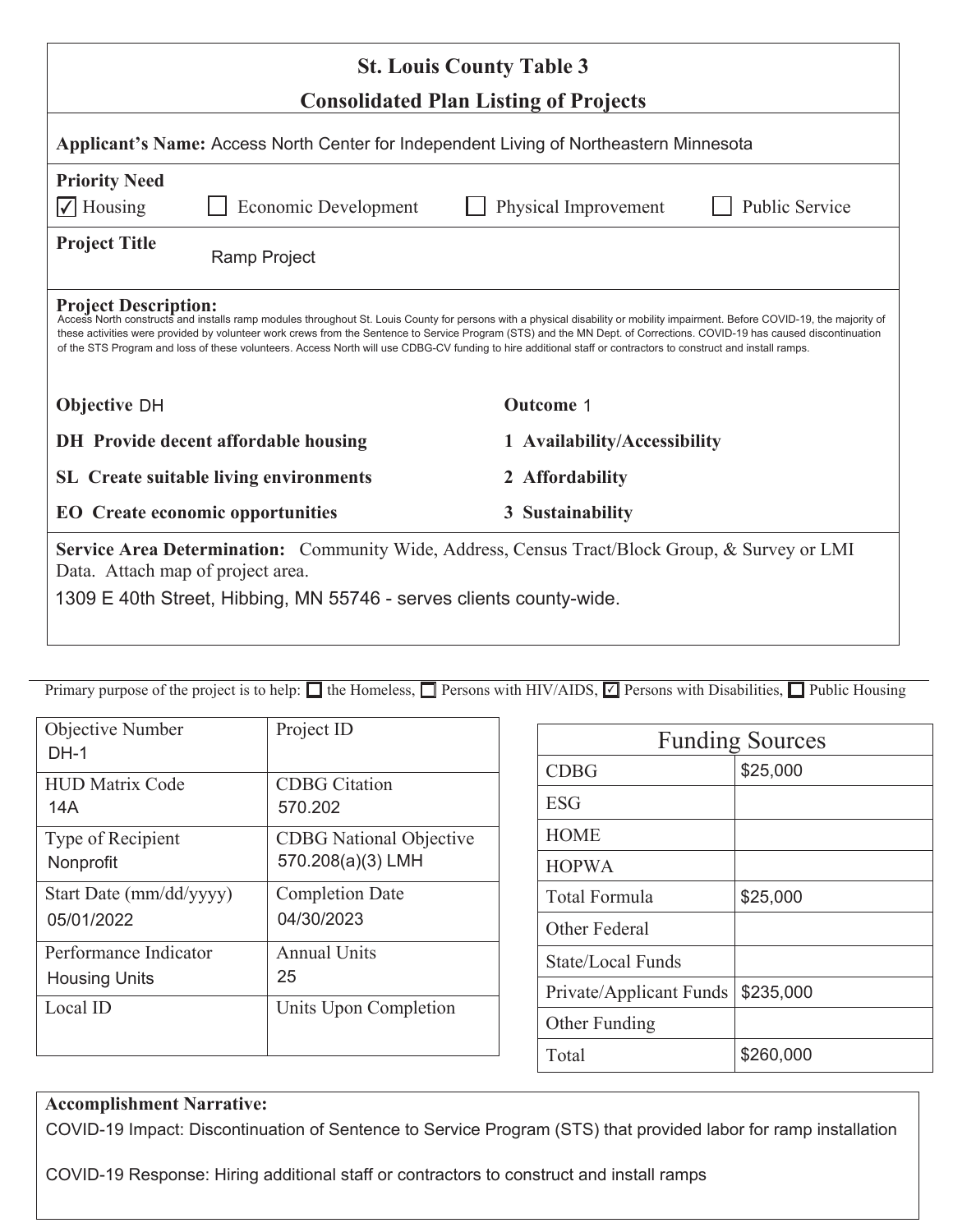| <b>St. Louis County Table 3</b>                                                                                                                                                                                                                                                                                              |                                                                      |                      |                       |
|------------------------------------------------------------------------------------------------------------------------------------------------------------------------------------------------------------------------------------------------------------------------------------------------------------------------------|----------------------------------------------------------------------|----------------------|-----------------------|
| <b>Consolidated Plan Listing of Projects</b>                                                                                                                                                                                                                                                                                 |                                                                      |                      |                       |
| Applicant's Name: City of Aurora                                                                                                                                                                                                                                                                                             |                                                                      |                      |                       |
| <b>Priority Need</b><br>Housing                                                                                                                                                                                                                                                                                              | <b>Economic Development</b>                                          | Physical Improvement | <b>Public Service</b> |
| <b>Project Title</b>                                                                                                                                                                                                                                                                                                         | <b>Community-Senior Center Improvements</b>                          |                      |                       |
| <b>Project Description:</b><br>The Community-Senior Center is used as a COVID-19 vaccination and testing center. It has seen<br>considerable use during the pandemic and is in need of improvements including flooring, HVAC, windows,<br>and interior wall rehabilitation to maintain its health and safety for public use. |                                                                      |                      |                       |
| <b>Objective SL</b><br><b>Outcome 3</b>                                                                                                                                                                                                                                                                                      |                                                                      |                      |                       |
|                                                                                                                                                                                                                                                                                                                              | DH Provide decent affordable housing<br>1 Availability/Accessibility |                      |                       |
|                                                                                                                                                                                                                                                                                                                              | <b>SL</b> Create suitable living environments<br>2 Affordability     |                      |                       |
| 3 Sustainability<br><b>EO</b> Create economic opportunities                                                                                                                                                                                                                                                                  |                                                                      |                      |                       |
| Service Area Determination: Community Wide, Address, Census Tract/Block Group, & Survey or LMI<br>Data. Attach map of project area.                                                                                                                                                                                          |                                                                      |                      |                       |
| Aurora Community-Senior Center: 15 W 1st Ave N, Aurora, MN 55705<br>Census Place: 02872 County: 279137 - 52.85% LMI (area wide project)                                                                                                                                                                                      |                                                                      |                      |                       |

| Objective Number<br>$SL-3$ | Project ID                     |
|----------------------------|--------------------------------|
| <b>HUD Matrix Code</b>     | <b>CDBG</b> Citation           |
| 03E & 03A                  | 570.201(c)                     |
| Type of Recipient          | <b>CDBG</b> National Objective |
| <b>Local Government</b>    | 570.208(a)(1) LMA              |
| Start Date (mm/dd/yyyy)    | <b>Completion Date</b>         |
| 05/01/2022                 | 04/30/2023                     |
| Performance Indicator      | <b>Annual Units</b>            |
| <b>Public Facilities</b>   | 1                              |
| Local ID                   | Units Upon Completion          |

| <b>Funding Sources</b>  |           |  |
|-------------------------|-----------|--|
| <b>CDBG</b>             | \$45,134  |  |
| <b>ESG</b>              |           |  |
| <b>HOME</b>             |           |  |
| <b>HOPWA</b>            |           |  |
| <b>Total Formula</b>    | \$45,134  |  |
| Other Federal           |           |  |
| State/Local Funds       |           |  |
| Private/Applicant Funds | \$100,000 |  |
| Other Funding           |           |  |
| Total                   | \$145,134 |  |

**Accomplishment Narrative:** Improvements must be in response to COVID-19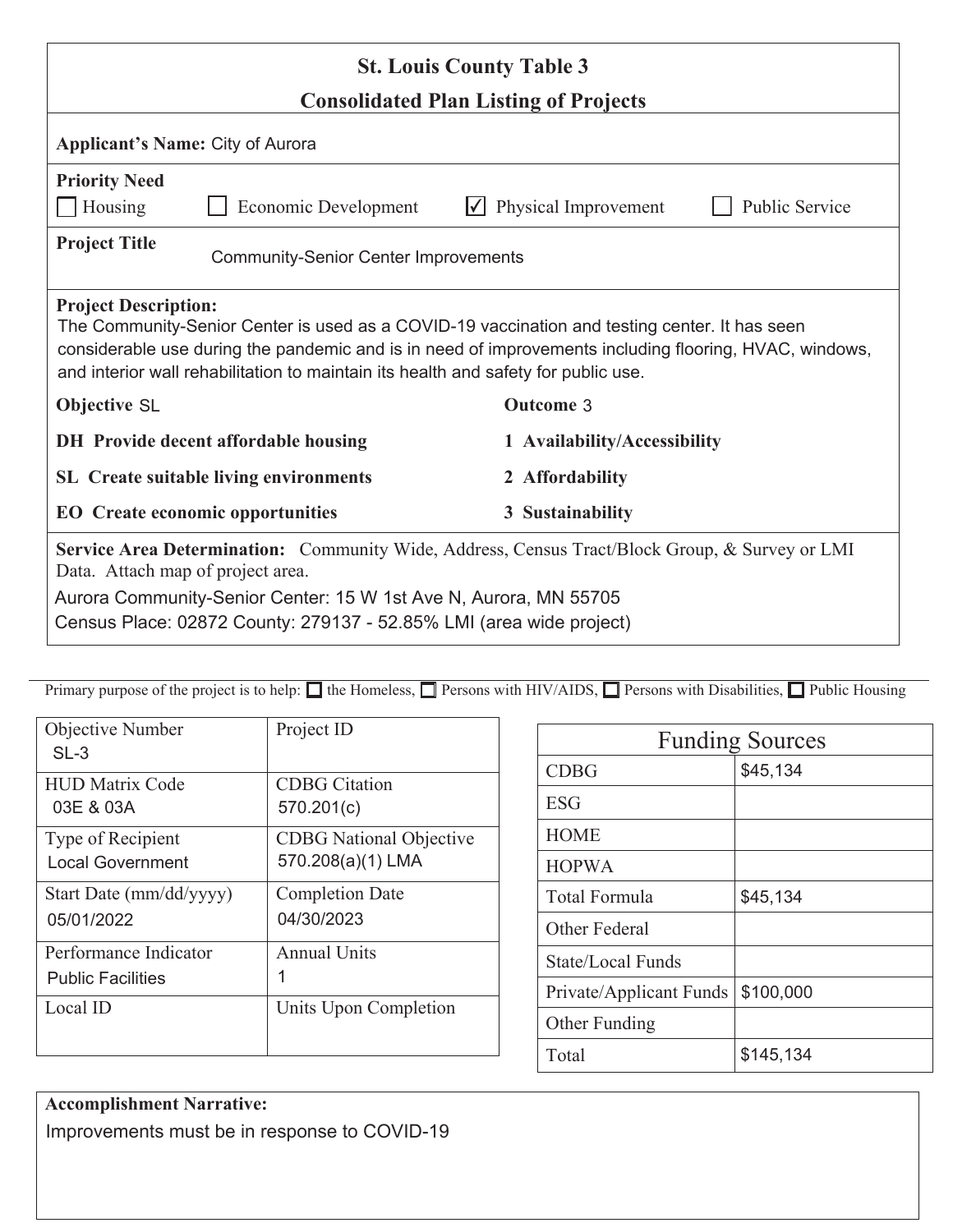| <b>St. Louis County Table 3</b>                                                                                                                                                                                                                  |                                      |                              |                       |
|--------------------------------------------------------------------------------------------------------------------------------------------------------------------------------------------------------------------------------------------------|--------------------------------------|------------------------------|-----------------------|
| <b>Consolidated Plan Listing of Projects</b>                                                                                                                                                                                                     |                                      |                              |                       |
| <b>Applicant's Name: AEOA</b>                                                                                                                                                                                                                    |                                      |                              |                       |
| <b>Priority Need</b><br>Housing                                                                                                                                                                                                                  | Economic Development                 | Physical Improvement         | <b>Public Service</b> |
| <b>Project Title</b>                                                                                                                                                                                                                             | <b>Local Food Distribution</b>       |                              |                       |
| <b>Project Description:</b><br>AEOA will use the funding to purchase fresh produce items that are boxed for distribution to households<br>impacted by the COVID-19 pandemic and for partial costs of delivery and administration of the program. |                                      |                              |                       |
| <b>Objective SL</b>                                                                                                                                                                                                                              |                                      | <b>Outcome 1</b>             |                       |
|                                                                                                                                                                                                                                                  | DH Provide decent affordable housing | 1 Availability/Accessibility |                       |
| <b>SL</b> Create suitable living environments                                                                                                                                                                                                    |                                      | 2 Affordability              |                       |
| <b>EO</b> Create economic opportunities<br>3 Sustainability                                                                                                                                                                                      |                                      |                              |                       |
| Service Area Determination: Community Wide, Address, Census Tract/Block Group, & Survey or LMI<br>Data. Attach map of project area.<br>702 3rd Ave South, Virginia, MN 55792                                                                     |                                      |                              |                       |

| Primary purpose of the project is to help: $\Box$ the Homeless, $\Box$ Persons with HIV/AIDS, $\Box$ Persons with Disabilities, $\Box$ Public Housing |  |
|-------------------------------------------------------------------------------------------------------------------------------------------------------|--|

| Objective Number<br>$SL-1$      | Project ID                     |
|---------------------------------|--------------------------------|
| <b>HUD Matrix Code</b>          | <b>CDBG</b> Citation           |
| 05W                             | 570.201(e)                     |
| Type of Recipient               | <b>CDBG</b> National Objective |
| Nonprofit                       | 570.208(a)(2) LMC              |
| Start Date (mm/dd/yyyy)         | <b>Completion Date</b>         |
| 05/01/2022                      | 04/30/2023                     |
| Performance Indicator<br>People | <b>Annual Units</b>            |
| Local ID                        | Units Upon Completion          |

| <b>Funding Sources</b>   |           |  |
|--------------------------|-----------|--|
| <b>CDBG</b>              | \$82,514  |  |
| <b>ESG</b>               |           |  |
| <b>HOME</b>              |           |  |
| <b>HOPWA</b>             |           |  |
| Total Formula            | \$82,514  |  |
| Other Federal            |           |  |
| <b>State/Local Funds</b> |           |  |
| Private/Applicant Funds  | \$36,316  |  |
| Other Funding            |           |  |
| Total                    | \$118,830 |  |

# **Accomplishment Narrative:**

COVID Impact: Clients have reduced income and ability to afford food. COVID Response: Provision of fresh produce boxes to eligible clients.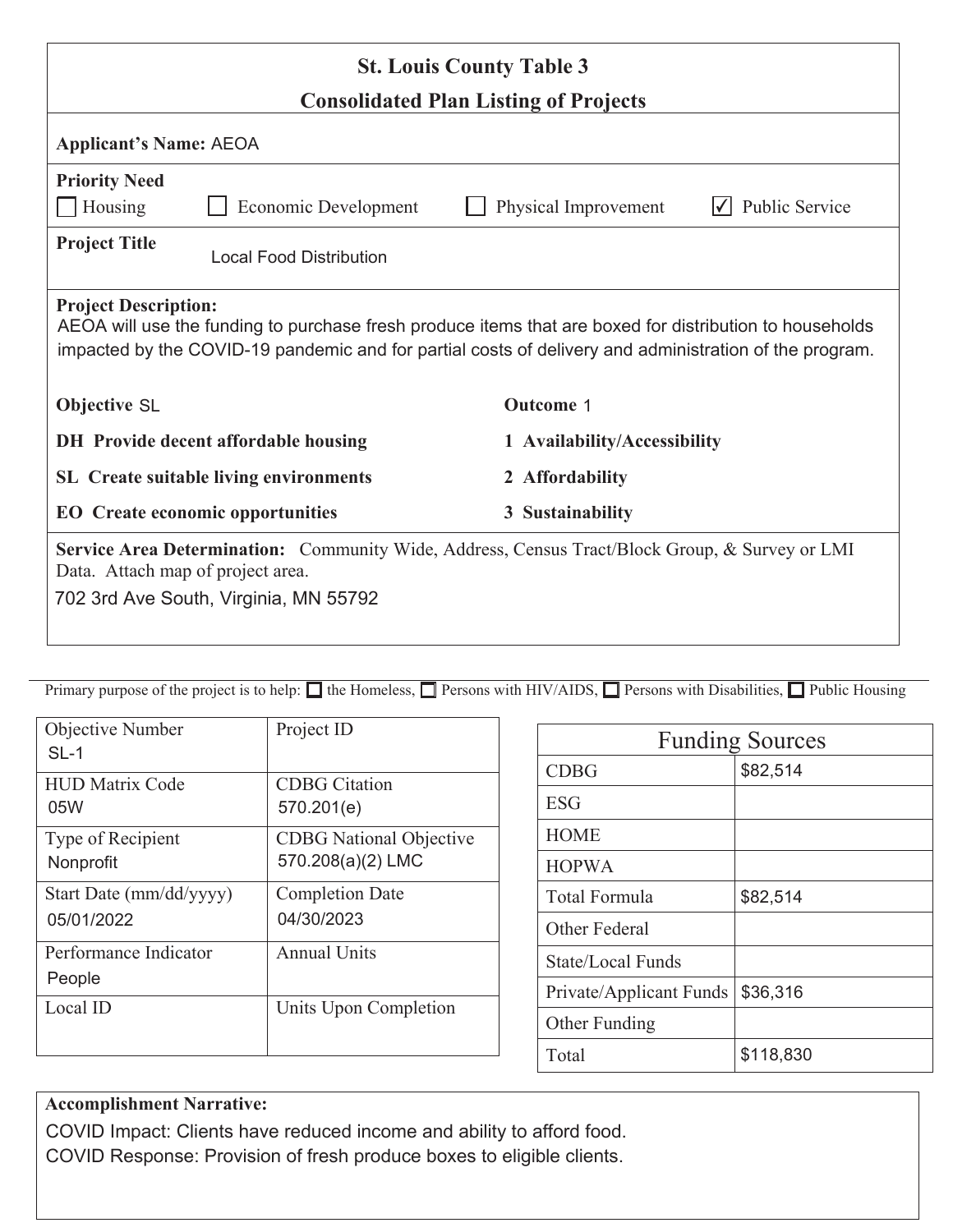| <b>St. Louis County Table 3</b>                                                                                                                                                                                                                                                                                   |                      |  |                              |                |
|-------------------------------------------------------------------------------------------------------------------------------------------------------------------------------------------------------------------------------------------------------------------------------------------------------------------|----------------------|--|------------------------------|----------------|
| <b>Consolidated Plan Listing of Projects</b>                                                                                                                                                                                                                                                                      |                      |  |                              |                |
| <b>Applicant's Name: Arrowhead Economic Opportunity Agency</b>                                                                                                                                                                                                                                                    |                      |  |                              |                |
| <b>Priority Need</b><br>Housing                                                                                                                                                                                                                                                                                   | Economic Development |  | Physical Improvement         | Public Service |
| <b>Project Title</b><br><b>AEOA Homeless Shelter Operations</b>                                                                                                                                                                                                                                                   |                      |  |                              |                |
| <b>Project Description:</b><br>Ongoing required health and safety procedures to prevent COVID 19 at the shelter have caused operational<br>costs to increase substantially. Funding will be used to purchase supplies for cleaning, sanitizing, and<br>personal protective wear to keep staff and residents safe. |                      |  |                              |                |
| <b>Objective SL</b>                                                                                                                                                                                                                                                                                               |                      |  | <b>Outcome 1</b>             |                |
| DH Provide decent affordable housing                                                                                                                                                                                                                                                                              |                      |  | 1 Availability/Accessibility |                |
| <b>SL</b> Create suitable living environments                                                                                                                                                                                                                                                                     |                      |  | 2 Affordability              |                |
| <b>EO</b> Create economic opportunities<br>3 Sustainability                                                                                                                                                                                                                                                       |                      |  |                              |                |
| Service Area Determination: Community Wide, Address, Census Tract/Block Group, & Survey or LMI<br>Data. Attach map of project area.                                                                                                                                                                               |                      |  |                              |                |
| Bill's House (AEOA), 210 3rd Street N, Virginia, MN 55792<br>Emergency shelter rooms - Rodeway Inn, 1411 E 40th St, Hibbing, MN 55746                                                                                                                                                                             |                      |  |                              |                |

| Objective Number<br>$SL-1$ | Project ID                     |
|----------------------------|--------------------------------|
| <b>HUD Matrix Code</b>     | <b>CDBG</b> Citation           |
| 03T                        | 570.201(e)                     |
| Type of Recipient          | <b>CDBG</b> National Objective |
| Nonprofit                  | 570.208(a)(2) LMC              |
| Start Date (mm/dd/yyyy)    | <b>Completion Date</b>         |
| 05/01/2022                 | 04/30/2023                     |
| Performance Indicator      | Annual Units                   |
| People                     | 125                            |
| Local ID                   | Units Upon Completion          |

| <b>Funding Sources</b>  |          |  |
|-------------------------|----------|--|
| <b>CDBG</b>             | \$12,000 |  |
| <b>ESG</b>              |          |  |
| <b>HOME</b>             |          |  |
| <b>HOPWA</b>            |          |  |
| <b>Total Formula</b>    | \$12,000 |  |
| Other Federal           |          |  |
| State/Local Funds       |          |  |
| Private/Applicant Funds |          |  |
| Other Funding           |          |  |
| Total                   | \$12,000 |  |

### **Accomplishment Narrative:**

COVID Impact: Increased costs for cleaning and sanitizing at the shelter. COVID Response: Purchased of supplies.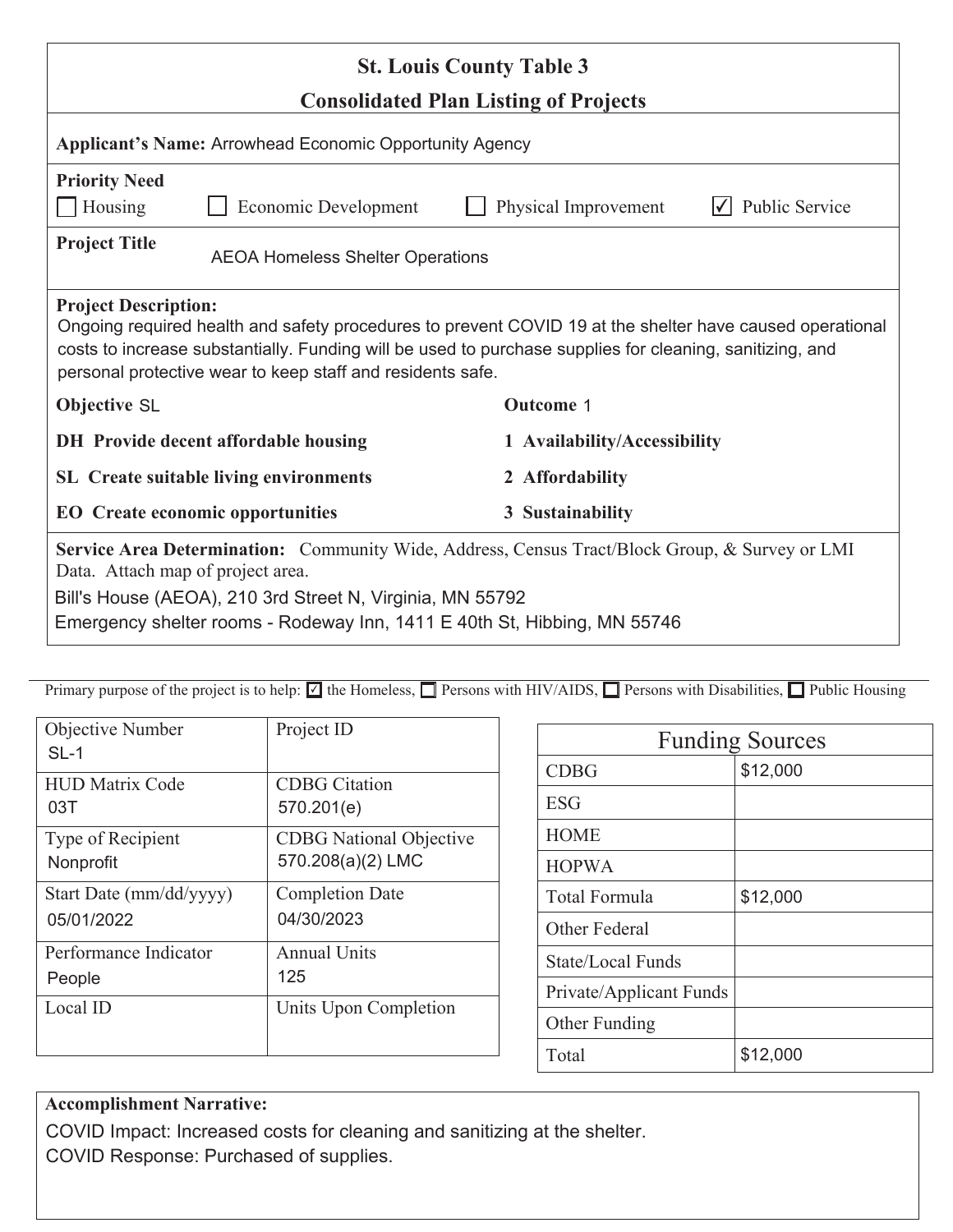| <b>St. Louis County Table 3</b>                                                                                                                                                                                                                                                                                                                                                                                                                                                                                                                |                                                   |                              |                |
|------------------------------------------------------------------------------------------------------------------------------------------------------------------------------------------------------------------------------------------------------------------------------------------------------------------------------------------------------------------------------------------------------------------------------------------------------------------------------------------------------------------------------------------------|---------------------------------------------------|------------------------------|----------------|
| <b>Consolidated Plan Listing of Projects</b>                                                                                                                                                                                                                                                                                                                                                                                                                                                                                                   |                                                   |                              |                |
|                                                                                                                                                                                                                                                                                                                                                                                                                                                                                                                                                | <b>Applicant's Name: Project Care Free Clinic</b> |                              |                |
| <b>Priority Need</b><br>Housing                                                                                                                                                                                                                                                                                                                                                                                                                                                                                                                | <b>Economic Development</b>                       | Physical Improvement         | Public Service |
| <b>Project Title</b><br><b>Medical Care</b>                                                                                                                                                                                                                                                                                                                                                                                                                                                                                                    |                                                   |                              |                |
| <b>Project Description:</b><br>Funding assistance for purchase of computer technology to aid tele-health and remote patient assistance. Project Care has been offering phone<br>consultation during COVID-19 spikes and for clients unable to travel. The Project Care program provides healthcare access and outreach to people<br>who are uninsured or under insured while networking with other community-based organizations to facilitate continued treatment, screenings, and<br>education. Offices are located in Hibbing and Virginia. |                                                   |                              |                |
| <b>Objective SL</b>                                                                                                                                                                                                                                                                                                                                                                                                                                                                                                                            |                                                   | <b>Outcome 1</b>             |                |
|                                                                                                                                                                                                                                                                                                                                                                                                                                                                                                                                                | DH Provide decent affordable housing              | 1 Availability/Accessibility |                |
|                                                                                                                                                                                                                                                                                                                                                                                                                                                                                                                                                | <b>SL</b> Create suitable living environments     | 2 Affordability              |                |
| <b>EO</b> Create economic opportunities                                                                                                                                                                                                                                                                                                                                                                                                                                                                                                        |                                                   | 3 Sustainability             |                |
| <b>Service Area Determination:</b> Community Wide, Address, Census Tract/Block Group, & Survey or LMI<br>Data. Attach map of project area.<br>3112 6th Ave East, Hibbing, MN 55746<br>230 1st Street, Virginia, MN 55792                                                                                                                                                                                                                                                                                                                       |                                                   |                              |                |

| <b>Objective Number</b><br>$SL-1$ | Project ID                     |
|-----------------------------------|--------------------------------|
| <b>HUD Matrix Code</b>            | <b>CDBG</b> Citation           |
| 05M                               | 570.201(e)                     |
| Type of Recipient                 | <b>CDBG</b> National Objective |
| Nonprofit                         | 570.208(a)(1) LMC              |
| Start Date (mm/dd/yyyy)           | <b>Completion Date</b>         |
| 05/01/2022                        | 04/30/2023                     |
| Performance Indicator<br>People   | <b>Annual Units</b>            |
| Local ID                          | Units Upon Completion          |

| <b>Funding Sources</b>  |         |  |
|-------------------------|---------|--|
| <b>CDBG</b>             | \$1,400 |  |
| <b>ESG</b>              |         |  |
| <b>HOME</b>             |         |  |
| <b>HOPWA</b>            |         |  |
| <b>Total Formula</b>    | \$1,400 |  |
| Other Federal           |         |  |
| State/Local Funds       |         |  |
| Private/Applicant Funds |         |  |
| Other Funding           |         |  |
| Total                   | \$1,400 |  |

#### **Accomplishment Narrative:**

COVID-19 Impact: Tele-health consultations used with COVID-19 affected clients. COVID-19 Response: Technology to allow remote consultation.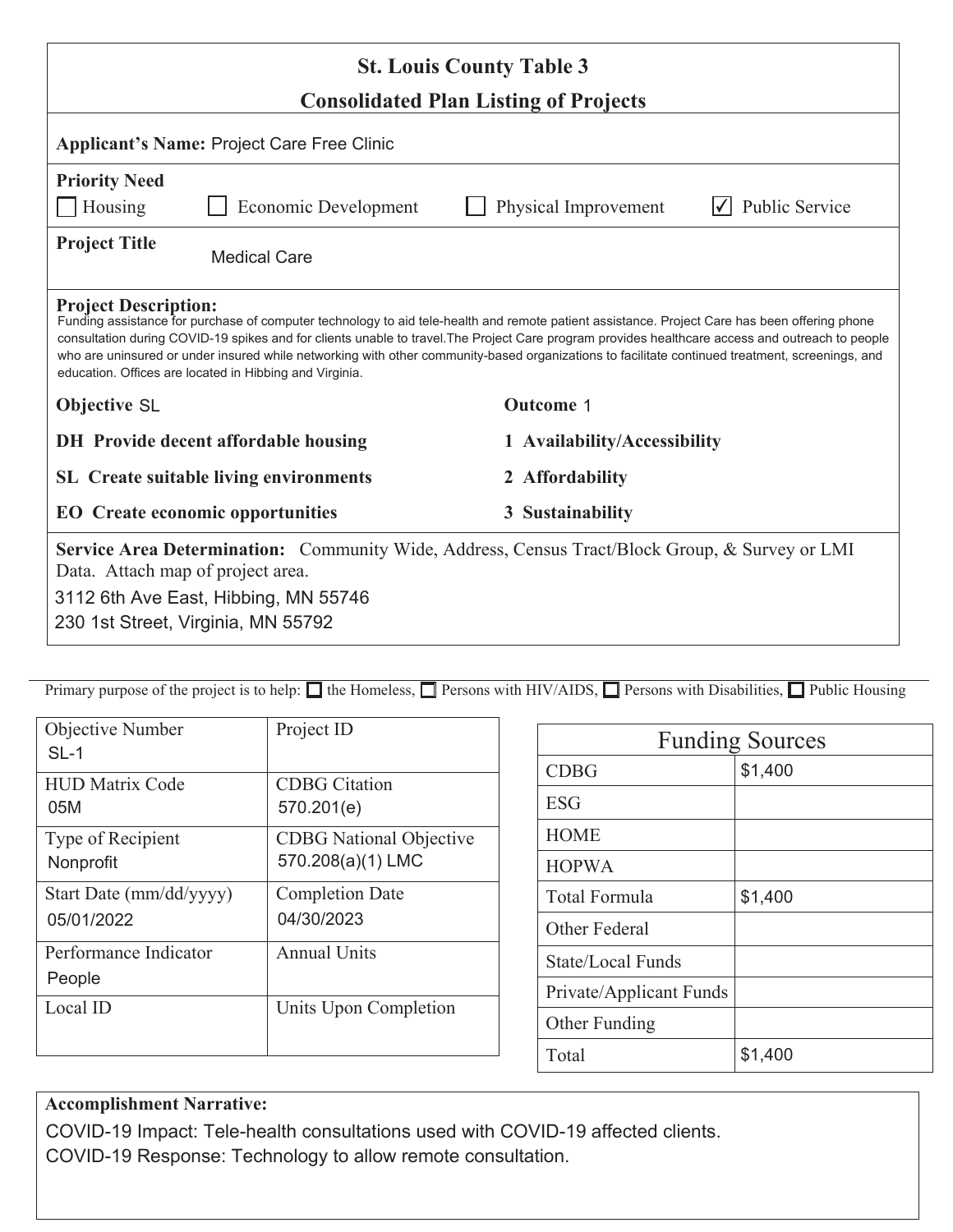| <b>St. Louis County Table 3</b>                                                                                                                                                                                                                                                                                                                                                                                                                           |                                               |                              |                |
|-----------------------------------------------------------------------------------------------------------------------------------------------------------------------------------------------------------------------------------------------------------------------------------------------------------------------------------------------------------------------------------------------------------------------------------------------------------|-----------------------------------------------|------------------------------|----------------|
| <b>Consolidated Plan Listing of Projects</b>                                                                                                                                                                                                                                                                                                                                                                                                              |                                               |                              |                |
| Applicant's Name: The Salvation Army - Hibbing                                                                                                                                                                                                                                                                                                                                                                                                            |                                               |                              |                |
| <b>Priority Need</b><br>Housing                                                                                                                                                                                                                                                                                                                                                                                                                           | Economic Development                          | Physical Improvement         | Public Service |
| <b>Project Title</b><br>Food Shelf and Melting Pot Meals Program                                                                                                                                                                                                                                                                                                                                                                                          |                                               |                              |                |
| <b>Project Description:</b><br>The program provides one meal per day to homeless and low income individuals and families in the Hibbing area and operates a food shelf<br>for families. Funds will support operating costs, food purchases and serving supplies resulting from COVID-19 impacts. The meals program is<br>experiencing increased usage and require use of "to-go" serving materials to accommodate curb side pick up and take out options. |                                               |                              |                |
| <b>Objective SL</b>                                                                                                                                                                                                                                                                                                                                                                                                                                       |                                               | <b>Outcome 1</b>             |                |
|                                                                                                                                                                                                                                                                                                                                                                                                                                                           | DH Provide decent affordable housing          | 1 Availability/Accessibility |                |
|                                                                                                                                                                                                                                                                                                                                                                                                                                                           | <b>SL</b> Create suitable living environments | 2 Affordability              |                |
| <b>EO</b> Create economic opportunities<br>3 Sustainability                                                                                                                                                                                                                                                                                                                                                                                               |                                               |                              |                |
| <b>Service Area Determination:</b> Community Wide, Address, Census Tract/Block Group, & Survey or LMI<br>Data. Attach map of project area.<br><b>Community Wide</b><br>Location: 107 West Howard Street, Hibbing, MN 55746                                                                                                                                                                                                                                |                                               |                              |                |

| <b>Objective Number</b><br>$SL-1$ | Project ID                     |
|-----------------------------------|--------------------------------|
| <b>HUD Matrix Code</b>            | <b>CDBG</b> Citation           |
| 05W                               | 570.201(e)                     |
| Type of Recipient                 | <b>CDBG</b> National Objective |
| Nonprofit                         | 570.208(a)(2) LMC              |
| Start Date (mm/dd/yyyy)           | <b>Completion Date</b>         |
| 05/01/2022                        | 04/30/2023                     |
| Performance Indicator             | <b>Annual Units</b>            |
| People                            | 3,000                          |
| Local ID                          | Units Upon Completion          |

| <b>Funding Sources</b>  |          |  |
|-------------------------|----------|--|
| <b>CDBG</b>             | \$15,000 |  |
| <b>ESG</b>              |          |  |
| <b>HOME</b>             |          |  |
| <b>HOPWA</b>            |          |  |
| <b>Total Formula</b>    | \$15,000 |  |
| Other Federal           |          |  |
| State/Local Funds       |          |  |
| Private/Applicant Funds | \$15,000 |  |
| Other Funding           | \$24,000 |  |
| Total                   | \$54,000 |  |

#### **Accomplishment Narrative:**

COVID-19 Impact: Growth in meals served each day due to area unemployment, underemployment, and rising costs for food.

COVID-19 Response: Purchase of additional food and carry-out supplies for meals.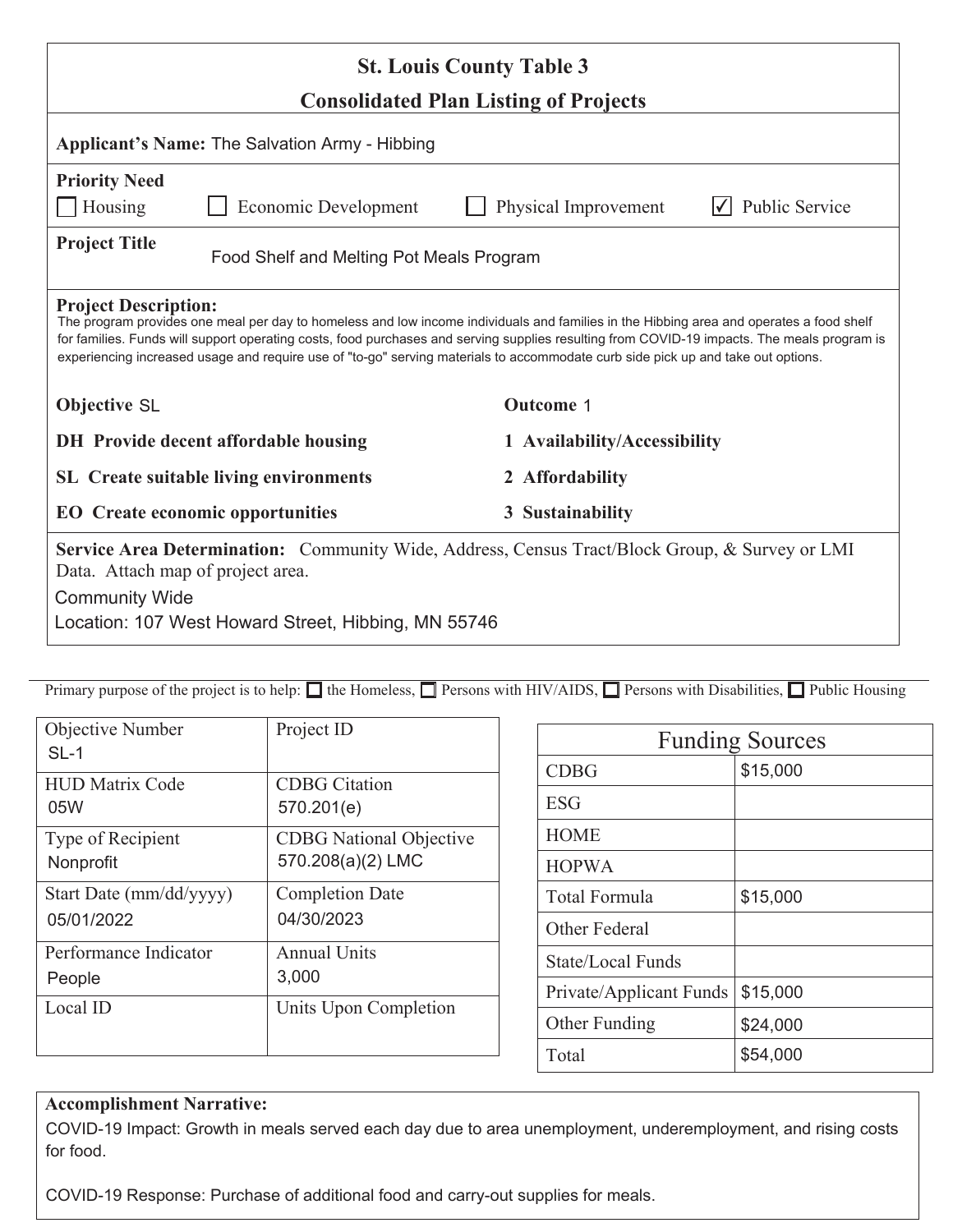| <b>St. Louis County Table 3</b>                                                                                                                                                                                                                                                                                                           |                                        |  |
|-------------------------------------------------------------------------------------------------------------------------------------------------------------------------------------------------------------------------------------------------------------------------------------------------------------------------------------------|----------------------------------------|--|
| <b>Consolidated Plan Listing of Projects</b>                                                                                                                                                                                                                                                                                              |                                        |  |
| Applicant's Name: The Salvation Army - Virginia                                                                                                                                                                                                                                                                                           |                                        |  |
| <b>Priority Need</b><br>Housing<br>Economic Development                                                                                                                                                                                                                                                                                   | Public Service<br>Physical Improvement |  |
| <b>Project Title</b><br>Virginia Supper Club - COVID-19 Response                                                                                                                                                                                                                                                                          |                                        |  |
| <b>Project Description:</b><br>The Salvation Army Supper Club has reopened for sit down meals but also provides carry-out meals for<br>persons desiring to maintain social distancing. Meals served each day has grown from 80 to greater than<br>100. Funding will be used to purchase additional food and carry-out supplies for meals. |                                        |  |
| <b>Objective SL</b>                                                                                                                                                                                                                                                                                                                       | <b>Outcome 1</b>                       |  |
| DH Provide decent affordable housing                                                                                                                                                                                                                                                                                                      | 1 Availability/Accessibility           |  |
| <b>SL</b> Create suitable living environments                                                                                                                                                                                                                                                                                             | 2 Affordability                        |  |
| <b>EO</b> Create economic opportunities<br>3 Sustainability                                                                                                                                                                                                                                                                               |                                        |  |
| Service Area Determination: Community Wide, Address, Census Tract/Block Group, & Survey or LMI<br>Data. Attach map of project area.<br>Community wide<br>Contact: 507 12th Avenue West, Virginia, MN 55792                                                                                                                                |                                        |  |

| <b>Objective Number</b><br>$SL-1$ | Project ID                     |
|-----------------------------------|--------------------------------|
| <b>HUD Matrix Code</b>            | <b>CDBG</b> Citation           |
| 05W                               | 570.201(e)                     |
| Type of Recipient                 | <b>CDBG</b> National Objective |
| Nonprofit                         | 570.208(a)(2) LMC              |
| Start Date (mm/dd/yyyy)           | <b>Completion Date</b>         |
| 05/01/2022                        | 04/30/2023                     |
| Performance Indicator             | <b>Annual Units</b>            |
| People                            | 3,000                          |
| Local ID                          | Units Upon Completion          |

| <b>Funding Sources</b>  |          |  |
|-------------------------|----------|--|
| <b>CDBG</b>             | \$10,000 |  |
| <b>ESG</b>              |          |  |
| <b>HOME</b>             |          |  |
| <b>HOPWA</b>            |          |  |
| Total Formula           | \$10,000 |  |
| Other Federal           |          |  |
| State/Local Funds       |          |  |
| Private/Applicant Funds |          |  |
| Other Funding           |          |  |
| Total                   | \$10,000 |  |

#### **Accomplishment Narrative:**

COVID-19 Impact: Increased costs for food and supplies for carry-out meals.

COVID-19 Response: Purchase of additional food and carry-out supplies.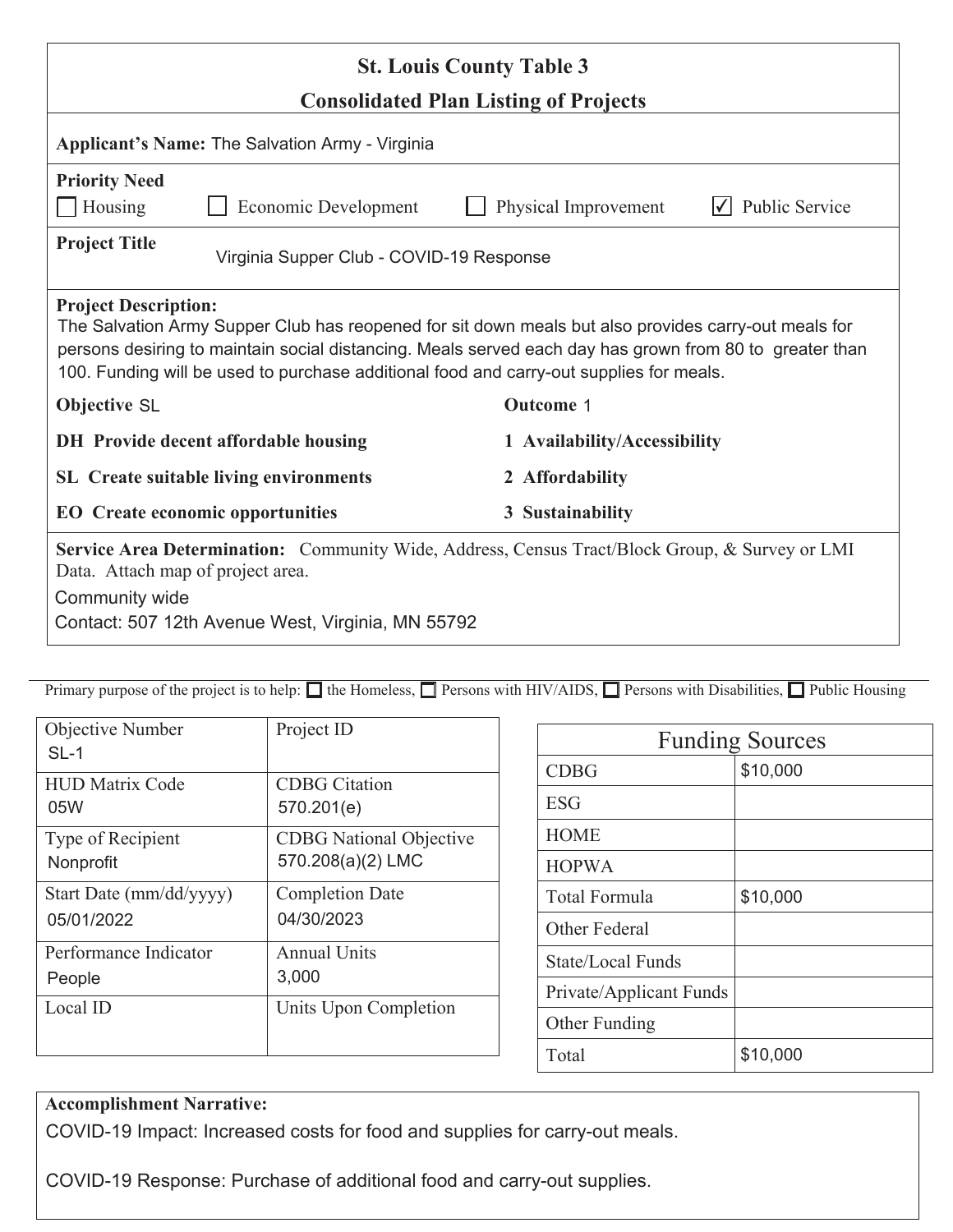| <b>St. Louis County Table 3</b>                                                                                                                                                                                                                                                                                                                                                                      |                                      |                              |                       |
|------------------------------------------------------------------------------------------------------------------------------------------------------------------------------------------------------------------------------------------------------------------------------------------------------------------------------------------------------------------------------------------------------|--------------------------------------|------------------------------|-----------------------|
| <b>Consolidated Plan Listing of Projects</b>                                                                                                                                                                                                                                                                                                                                                         |                                      |                              |                       |
| Applicant's Name: United Way of Northeastern Minnesota                                                                                                                                                                                                                                                                                                                                               |                                      |                              |                       |
| <b>Priority Need</b><br>Housing                                                                                                                                                                                                                                                                                                                                                                      | <b>Economic Development</b>          | Physical Improvement         | <b>Public Service</b> |
|                                                                                                                                                                                                                                                                                                                                                                                                      |                                      |                              |                       |
| <b>Project Title</b>                                                                                                                                                                                                                                                                                                                                                                                 | <b>Buddy Backpacks Program</b>       |                              |                       |
| <b>Project Description:</b><br>The Buddy Backpacks program provides a meal kit each Friday filled with nutritious, nonperishable, child-friendly food<br>items to food-insecure children who would otherwise suffer from hunger over the weekends. COVID-19 has impacted the<br>program through increased demand for services, reduced donations to the program, and rising costs for food provided. |                                      |                              |                       |
| <b>Objective SL</b>                                                                                                                                                                                                                                                                                                                                                                                  |                                      | <b>Outcome 1</b>             |                       |
|                                                                                                                                                                                                                                                                                                                                                                                                      | DH Provide decent affordable housing | 1 Availability/Accessibility |                       |
| <b>SL</b> Create suitable living environments<br>2 Affordability                                                                                                                                                                                                                                                                                                                                     |                                      |                              |                       |
| <b>EO</b> Create economic opportunities<br>3 Sustainability                                                                                                                                                                                                                                                                                                                                          |                                      |                              |                       |
| Service Area Determination: Community Wide, Address, Census Tract/Block Group, & Survey or LMI<br>Data. Attach map of project area.                                                                                                                                                                                                                                                                  |                                      |                              |                       |
| <b>Community Wide</b>                                                                                                                                                                                                                                                                                                                                                                                |                                      |                              |                       |
| Contact: United Way of NE MN: 608 East Drive, Chisholm, MN 55719                                                                                                                                                                                                                                                                                                                                     |                                      |                              |                       |

| Objective Number<br>$SL-1$      | Project ID                     |
|---------------------------------|--------------------------------|
| <b>HUD Matrix Code</b>          | <b>CDBG</b> Citation           |
| 05L                             | 570.201 (e)                    |
| Type of Recipient               | <b>CDBG</b> National Objective |
| Nonprofit                       | 570.208 (a) (2) LMC            |
| Start Date (mm/dd/yyyy)         | <b>Completion Date</b>         |
| 05/01/2022                      | 04/30/2023                     |
| Performance Indicator<br>People | <b>Annual Units</b>            |
| Local ID                        | Units Upon Completion          |

| <b>Funding Sources</b>  |           |  |
|-------------------------|-----------|--|
| <b>CDBG</b>             | \$50,000  |  |
| <b>ESG</b>              |           |  |
| <b>HOME</b>             |           |  |
| <b>HOPWA</b>            |           |  |
| <b>Total Formula</b>    | \$50,000  |  |
| Other Federal           |           |  |
| State/Local Funds       |           |  |
| Private/Applicant Funds | \$195,675 |  |
| Other Funding           | \$55,000  |  |
| Total                   | \$300,675 |  |

#### **Accomplishment Narrative:**

COVID-19 Impact: Reduced family income increasing eligibility for the program. Reduced donations to the program and rising costs for the food provided to the children.

COVID-19 Response: Additional funding will increase delivery of the program and aid with its increased costs.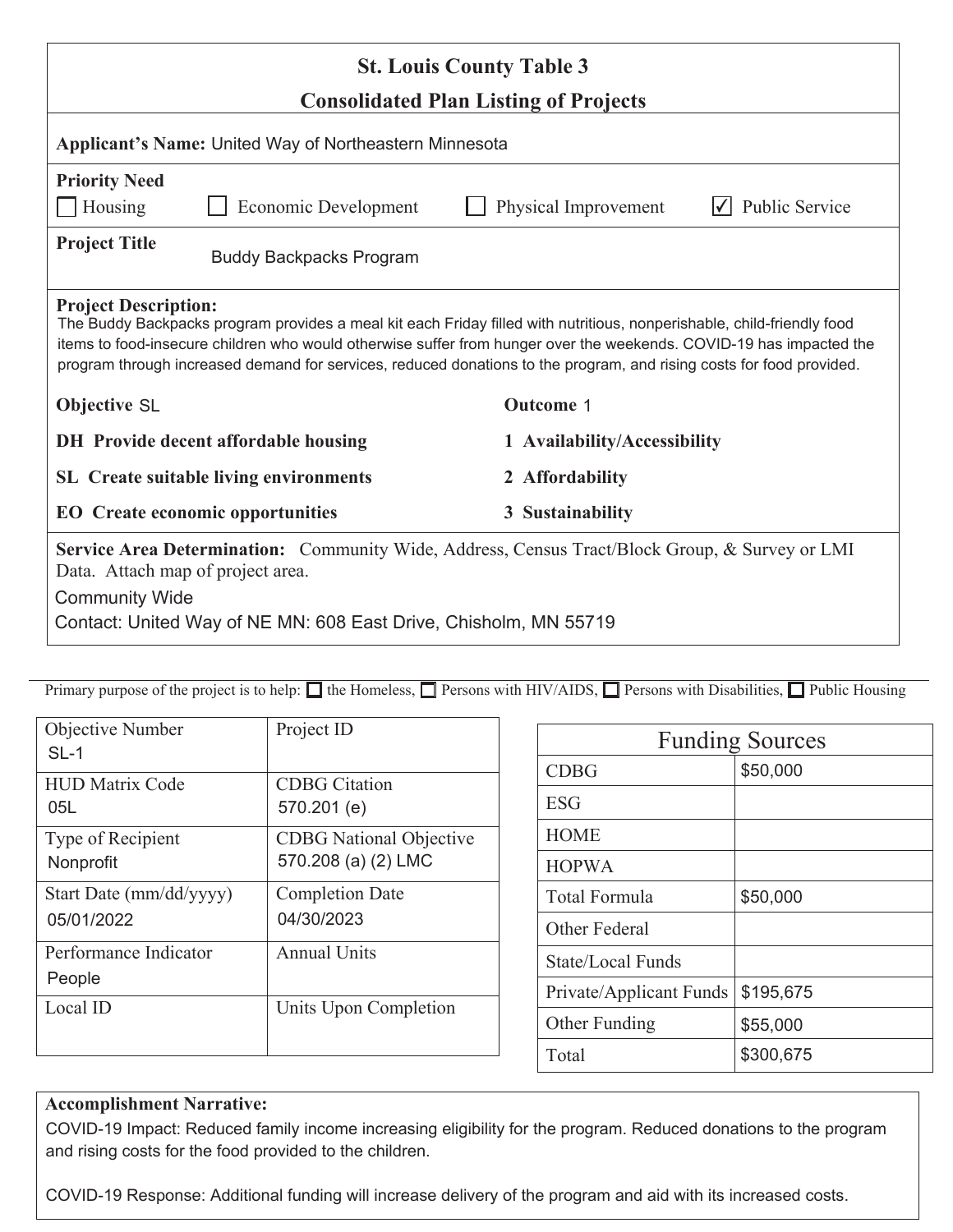| <b>St. Louis County Table 3</b>                                                                                                                                                                                                                                                                                                                                                                                                                                                                                                                                                                  |                                                             |  |                              |                       |
|--------------------------------------------------------------------------------------------------------------------------------------------------------------------------------------------------------------------------------------------------------------------------------------------------------------------------------------------------------------------------------------------------------------------------------------------------------------------------------------------------------------------------------------------------------------------------------------------------|-------------------------------------------------------------|--|------------------------------|-----------------------|
| <b>Consolidated Plan Listing of Projects</b><br>Applicant's Name: United Way of Northeastern Minnesota                                                                                                                                                                                                                                                                                                                                                                                                                                                                                           |                                                             |  |                              |                       |
| <b>Priority Need</b><br>Housing                                                                                                                                                                                                                                                                                                                                                                                                                                                                                                                                                                  | <b>Economic Development</b>                                 |  | Physical Improvement         | <b>Public Service</b> |
| <b>Project Title</b><br><b>Smiles United Program</b>                                                                                                                                                                                                                                                                                                                                                                                                                                                                                                                                             |                                                             |  |                              |                       |
| <b>Project Description:</b><br>Smiles United is a preventive and restorative dental program that provides care for uninsured and underinsured individuals of all ages. Services<br>are normally provided through a mobile unit that travels to area schools. COVID-19 has prevented use of the mobile unit and increased demand<br>for services because of job loss, reduced income, and loss of insurance benefits to area residents. United Way will use CDBG-CV funding to<br>provide services at its Chisholm office location. Funding will be used for staffing, supplies, and space costs. |                                                             |  |                              |                       |
| <b>Objective SL</b>                                                                                                                                                                                                                                                                                                                                                                                                                                                                                                                                                                              |                                                             |  | <b>Outcome 1</b>             |                       |
|                                                                                                                                                                                                                                                                                                                                                                                                                                                                                                                                                                                                  | DH Provide decent affordable housing                        |  | 1 Availability/Accessibility |                       |
|                                                                                                                                                                                                                                                                                                                                                                                                                                                                                                                                                                                                  | <b>SL</b> Create suitable living environments               |  | 2 Affordability              |                       |
|                                                                                                                                                                                                                                                                                                                                                                                                                                                                                                                                                                                                  | <b>EO</b> Create economic opportunities<br>3 Sustainability |  |                              |                       |
| <b>Service Area Determination:</b> Community Wide, Address, Census Tract/Block Group, & Survey or LMI<br>Data. Attach map of project area.<br><b>Community Wide</b><br>Contact: United Way of NE MN: 608 East Drive, Chisholm, MN 55719                                                                                                                                                                                                                                                                                                                                                          |                                                             |  |                              |                       |

| <b>Objective Number</b><br>$SL-1$ | Project ID                     |
|-----------------------------------|--------------------------------|
| <b>HUD Matrix Code</b>            | <b>CDBG</b> Citation           |
| 05M                               | 570.201 (e)                    |
| Type of Recipient                 | <b>CDBG</b> National Objective |
| Nonprofit                         | 570.208 (a) (2) LMC            |
| Start Date (mm/dd/yyyy)           | <b>Completion Date</b>         |
| 05/01/2022                        | 04/30/2023                     |
| Performance Indicator             | <b>Annual Units</b>            |
| People                            | 100                            |
| Local ID                          | Units Upon Completion          |

| <b>Funding Sources</b>  |          |  |
|-------------------------|----------|--|
| <b>CDBG</b>             | \$30,000 |  |
| <b>ESG</b>              |          |  |
| <b>HOME</b>             |          |  |
| <b>HOPWA</b>            |          |  |
| <b>Total Formula</b>    | \$30,000 |  |
| Other Federal           |          |  |
| State/Local Funds       |          |  |
| Private/Applicant Funds | \$8,000  |  |
| Other Funding           | \$15,000 |  |
| Total                   | \$53,000 |  |

#### **Accomplishment Narrative:**

COVID-19 Impact: Loss of job, income, and insurance benefits has created increased program demand. Inability to deliver the program through mobile unit. UW is also unable to conduct fund raising events necessary to support the program.

COVID-19 Response: Delivery of service and increased capacity at on-site location.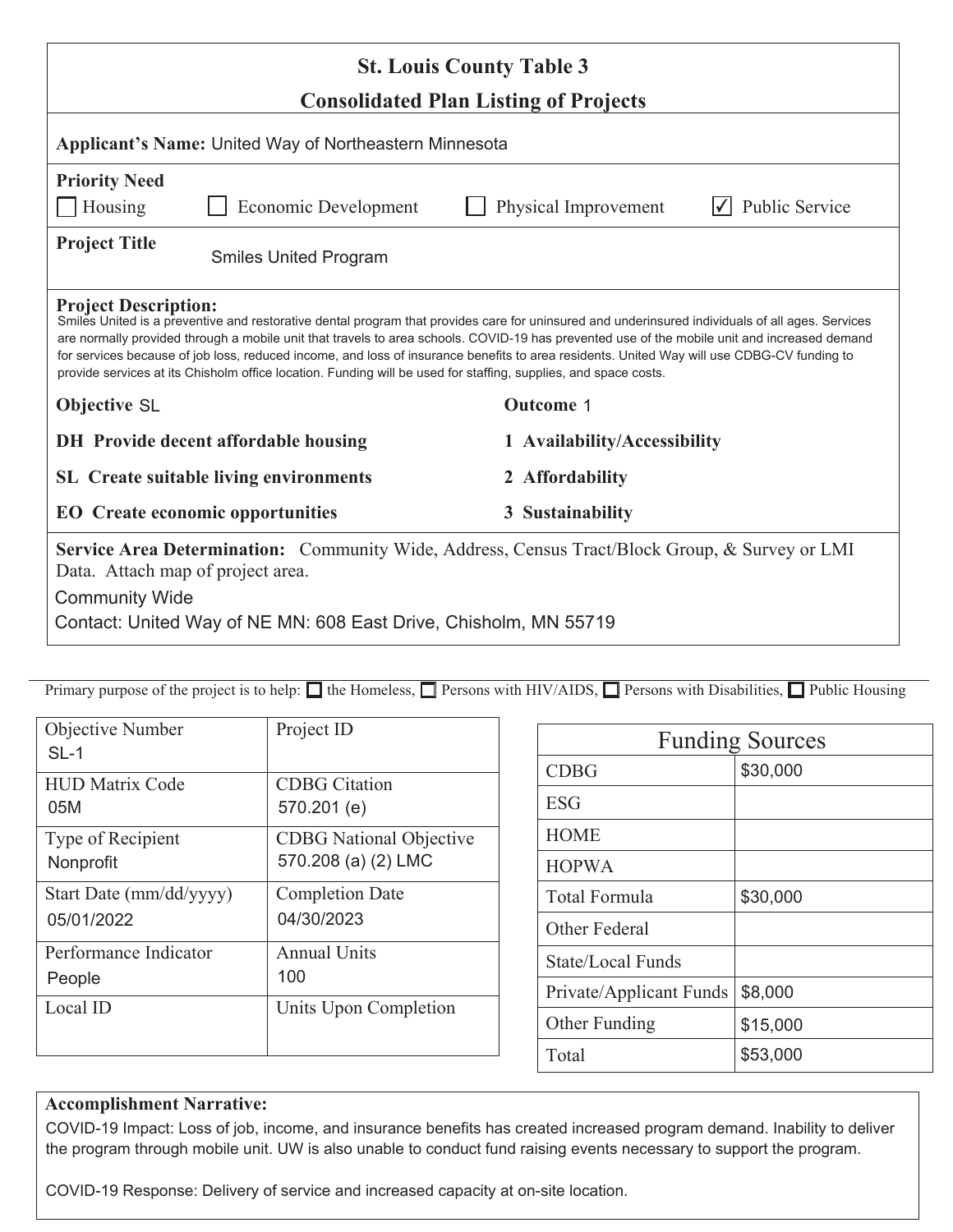| <b>St. Louis County Table 3</b><br><b>Consolidated Plan Listing of Projects</b>                                                                                                                                                                              |                                               |                              |                |
|--------------------------------------------------------------------------------------------------------------------------------------------------------------------------------------------------------------------------------------------------------------|-----------------------------------------------|------------------------------|----------------|
| Applicant's Name: Arrowhead Economic Opportunity Agency, Inc.                                                                                                                                                                                                |                                               |                              |                |
| <b>Priority Need</b><br>Housing                                                                                                                                                                                                                              | <b>Economic Development</b>                   | Physical Improvement         | Public Service |
| <b>Project Title</b><br>COVID-19 Emergency Shelter (ESG-CV3)                                                                                                                                                                                                 |                                               |                              |                |
| <b>Project Description:</b><br>Rental of five additional shelter units and supportive services to assist homeless clients. These units<br>provide ability to quarantine persons impacted by COVID-19.                                                        |                                               |                              |                |
| <b>Objective SL</b>                                                                                                                                                                                                                                          | <b>Outcome 1</b>                              |                              |                |
|                                                                                                                                                                                                                                                              | <b>DH</b> Provide decent affordable housing   | 1 Availability/Accessibility |                |
|                                                                                                                                                                                                                                                              | <b>SL</b> Create suitable living environments | 2 Affordability              |                |
| <b>EO</b> Create economic opportunities<br>3 Sustainability                                                                                                                                                                                                  |                                               |                              |                |
| Service Area Determination: Community Wide, Address, Census Tract/Block Group, & Survey or LMI<br>Data. Attach map of project area.<br>AEOA: 702 S 3rd Avenue, Virginia, MN 55792<br>Units are located at the Rodeway Inn, 1411 E 40th St, Hibbing, MN 55746 |                                               |                              |                |

| Objective Number<br>$SL-1$     | Project ID                     |
|--------------------------------|--------------------------------|
| <b>HUD Matrix Code</b>         | <b>CDBG</b> Citation           |
| Type of Recipient<br>Nonprofit | <b>CDBG</b> National Objective |
| Start Date (mm/dd/yyyy)        | <b>Completion Date</b>         |
| 05/01/2022                     | 04/30/2023                     |
| Performance Indicator          | <b>Annual Units</b>            |
| <b>Public Service</b>          | 40                             |
| Local ID                       | Units Upon Completion          |
|                                |                                |

| <b>Funding Sources</b>  |           |  |
|-------------------------|-----------|--|
| <b>CDBG</b>             |           |  |
| ESG                     | \$140,000 |  |
| <b>HOME</b>             |           |  |
| <b>HOPWA</b>            |           |  |
| <b>Total Formula</b>    | \$140,000 |  |
| Other Federal           |           |  |
| State/Local Funds       |           |  |
| Private/Applicant Funds |           |  |
| Other Funding           |           |  |
| Total                   | \$140,000 |  |

#### **Accomplishment Narrative:**

COVID Impact: Homeless persons requiring quarantine due to COVID-19 illness. COVID Response: Rental of five additional shelter units.